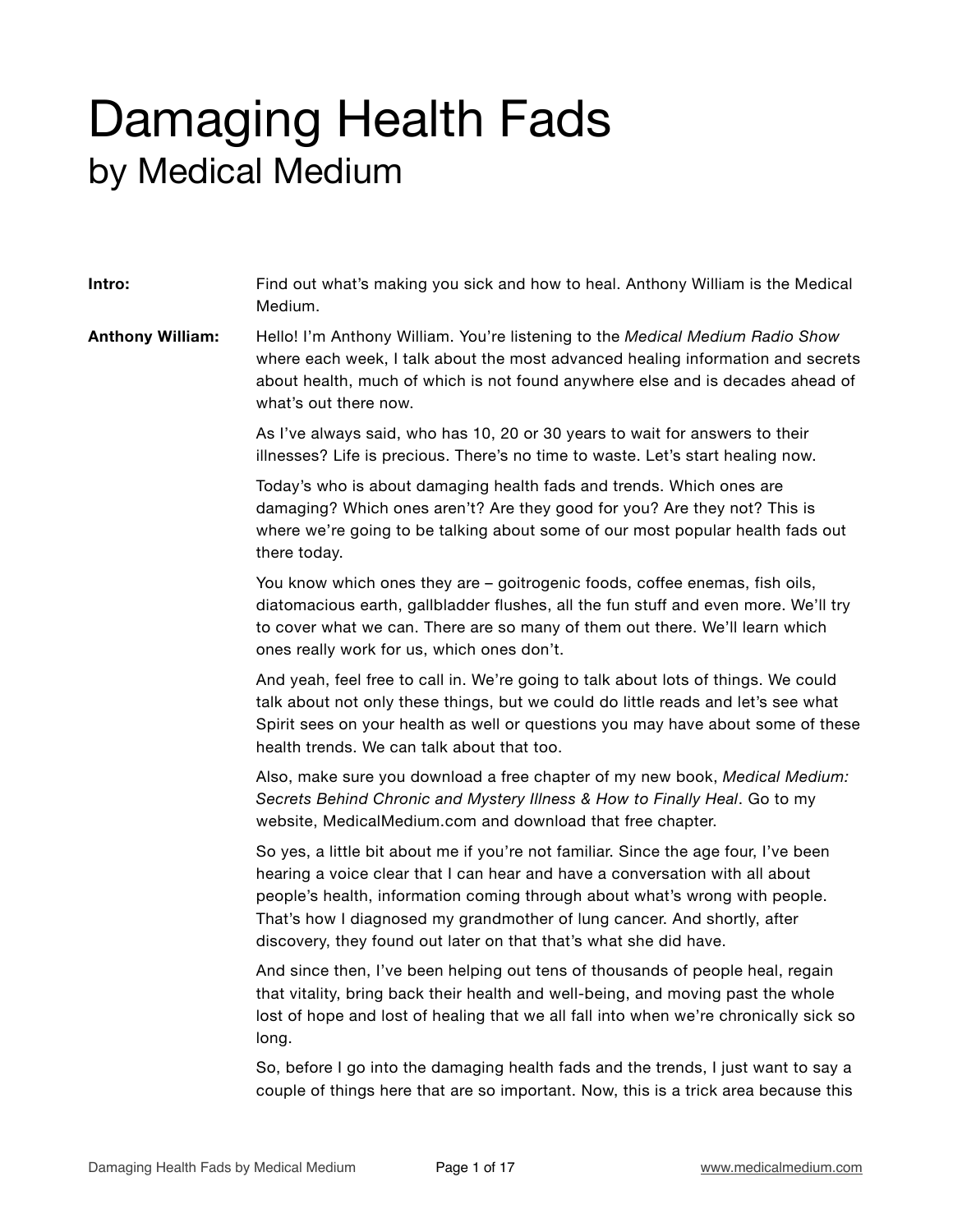falls in the whole belief system category. It falls in the whole nutritional belief system area. That means someone might not be happy about hearing about one of these trends that they've been using and others who advocated, they might not be happy either.

But the information that I bring across, just so everybody knows how this works, comes from Spirit. So, even if I have a belief system, even if I like something, Spirit may not like it.

I'm a person too just like everybody else. There are things that I want to adopt because it's really interesting or I hear about a buzz about it. But Spirit tells me which would work and what doesn't.

There are a lot of different diet systems out there too. There's everything. There are vegetarian diets, there are Paleo diets, there are vegan diets, there are all kinds of diets. I mean, there are just tons of them now. And people are bouncing back and forth with all these different foods and diets and everything. We go into our belief systems and we fight for it and we try different things.

I'm like everybody else where, "Hey, that would make sense to me too." But Spirit allows me to ignore all that when I help people out. So, I keep my belief system out of here. I keep what I believe out of here.

So, I tell people often, just because I like something doesn't mean it's good for you. Exactly! It's what Spirit thinks is good for the person. The Spirit knows.

Since, like I said, age four, Spirit provides me all these information coming through about what's wrong with people's health, what's going on in their bodies, are they really sick, are they not sick, is it emotional, is it physical, is it everything and above, including what's good for people too.

So, all these fads, these health trends come floating by, and everybody is using them and everything. Hey, they're interesting to me too, but Spirit says, "Whoa! No, that one's not good because this is what it does." And I even get surprised, "Whoa! That happens?"

So, I'm just kind of letting everybody know, look, it's not about that I'm on a high horse here, and I want to rain on everybody's parade. That's not what I want to do.

So, hold back the stones. Don't throw them too hard at me. Hold back the rotten tomatoes. Whoa! Tomatoes, we're going to talk about. Are tomatoes and nightshades good or are they bad? That's one of the things. Hold back those rotten tomatoes.

It's not about what I believe in. It's what Spirit tells me really is what's happening. That's why I recovered tens of thousands of people out of the depths of darkness with their illnesses and sicknesses.

So, I just wanted to get that across to start with.

So, let's talk about these different fads that are out there and different health trends, things that are all of the rage. These things are really infectious. Once they get cruising, people pick them up right away because they're interesting.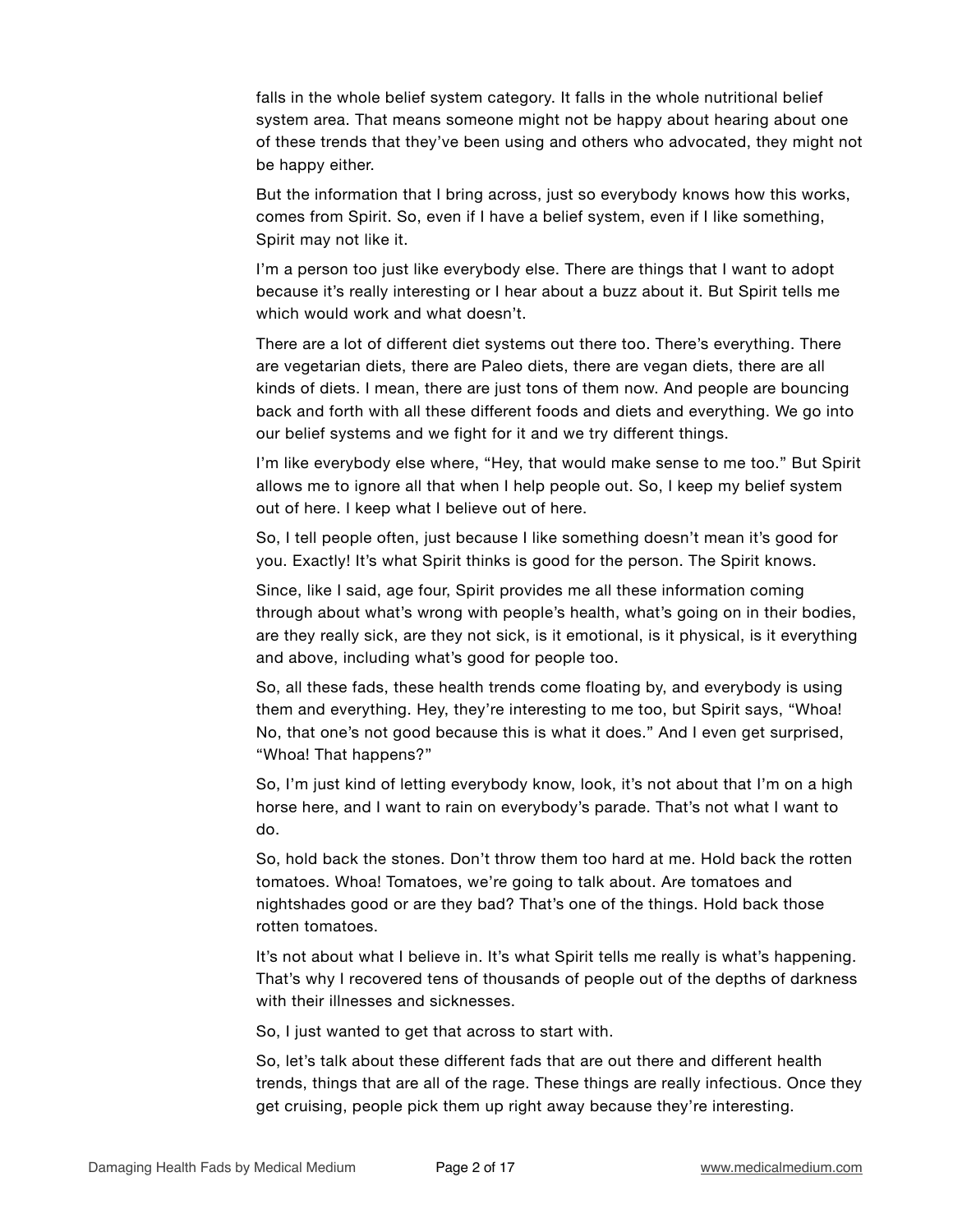I want to tell you about something. You know the song, *The Twist*, *The Twist* from Chubby Checkers back in the day? Well, everybody was twisting. I say this a lot because it's pretty funny. Everybody was doing the twist. They're doing twist in the diners, in the school dances. I mean, they were twisting everywhere – in the banks.

No one could stop doing this. This was really infectious – I mean, really, really catchy. We love catchiness. We love catch phrases. Oh, yeah. We love all of that.

But what's funny about the twist was that – see, yoga teachers, yoga experts know that when you twist your spine, your spine has to be straight. You can't twist your spine when it's not straight. It's not good for you.

Chiropractors know this too. They know you're not supposed to twist your spine while it's bent. Chiropractors know this. This is really not good.

But when everybody was doing the twist, they're all bending over and going back and forth and doing that little dance. They're all doing something that was potentially injuring their spines and injuring their spines for the future. But who cares? It was fun! Who cares? Who cares if people are going to have bad backs later on? Well, it doesn't matter because it was so catchy.

Well, it's like that with a lot of these trends too. In the health arena, who cares what happens later? It's so catchy. It seems right. Everybody is talking about it. Everybody is writing about it. But are they really good?

I want to talk about one more. It's my favorite. I talked about it during the summit. It's the floroscope. I just can't help talking about this sometimes. The floroscope was a trend as well.

What this was when you went to the shoestore back in the 1930s, 1940s and '50s, you would get an x-ray on your feet and legs. You'd stick your body at an xray box unregulated with intense amounts of radiation. And a store clerk would be pressing the button.

There wasn't a doctor on the premises in the shoestore. There wasn't a radiologist present at the shoestore. This is a shoe clerk pressing the button and just shooting deadly amount of radiation to women.

And if you were a woman that went to the shoestore more often than others, more often than men because it's almost therapeutic, you wanted to go to the shoestore –

Who doesn't love the shoestore, right? Who doesn't love picking up shoes and trying on shoes? Well, you would get an x-ray every single time.

This was devastating to women's health and womenkind. We're still dealing with this and suffering from this now. People are realizing they have radiation from their foremothers and forefathers going back all the way.

And so, that's another trend that was so catchy and so awesome, and it was alternative. Fancy that!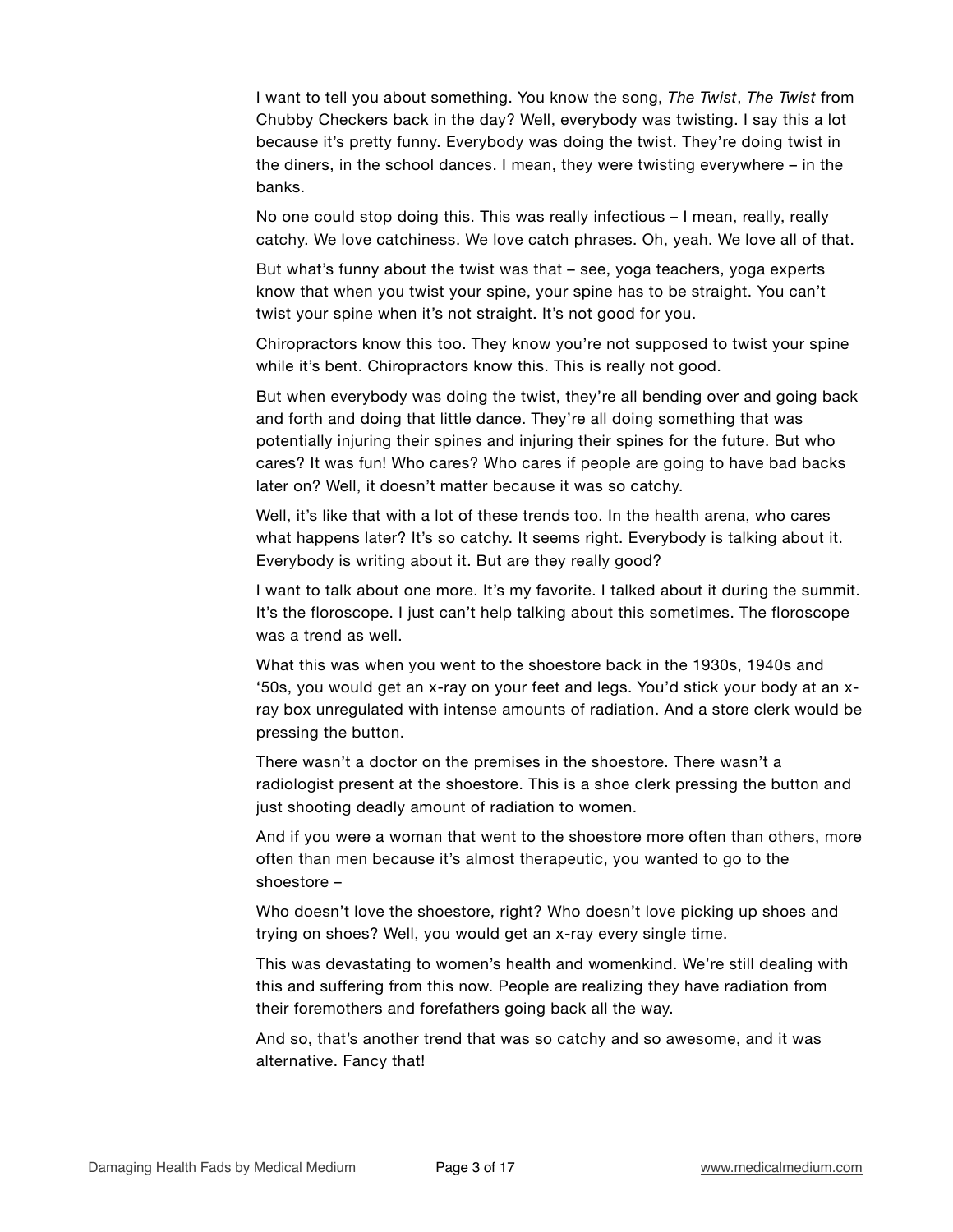So you have in the health field now today alternative trends that also kind of mixed with conventional trends too. They're both mixed in. This isn't just alternative trendy stuff, this is conventional too. It's both.

And so, let's tap into some of these and see what's cooking here. Let's start with the nightshades. We've heard about nightshades. This is a funny one.

It's not the potato that's really bad for people. People say, "Well, you got to look out for the potatoes. They make my arthritis worse." Who eats a potato by itself steamed? Well, no one. No one.

People have a potato with butter on it. They have a potato with cheese on it. They have a potato fried in some rancid oil which is usually when they have potatoes mostly. And they have potato with milk, with cream or whatever. They have all of that going on. They have, what is it, double fried potatoes that are, whatever they're called, twice baked with all that stuff in there.

That's one thing that alters the sense of what the potato really does for someone. So, this is a problem that occurs.

People say, "Well, potatoes aren't good for you," and meanwhile, they're really high in potassium, they're packed with l-lycine in them which stops viruses. Potatoes are an antiviral food that's being ignored right now.

I'm not saying, "Okay, just eat potatoes and be on the potato train." That's not it. I'm not advocating potatoes like that. Spirit is just saying that it's a powerful healing food for viruses, people that deal with all kinds of viral issues out there because it's so high in l-lycine and it's incredible for other organs of the body, including the brain.

But why does it bother people? It's because there's a chemical reaction that occurs from frying or baking or cooking with these other things, and having butter in there, the heat component. It's naturally-occuring hormones in dairy products –

And I'm not saying I'm even against dairy right here. I'm just saying it's naturally occuring inside dairy products that actually react (chemical reaction) in the high potassium and the potato and other phytochemicals in the potatoes that turn it into something that's not as good.

I had one person say, "Well, I did what you told me. I wanted to always eat potato. I always eat them with butter and cheese with milk. That's the way I love them." I said, "Well, you got to stop all that and see how it feels if you really want to eat a potato. Go ahead and try it adn see how it feels."

She came back and said, "Well, it was a little better. it's not much better though." And Spirit said, "There was something else in that potato."

I said, "Well, Gloria, what else are you putting on that potato?" She said, "I'm not putting anything in this potato." I said, "No, Spirit is telling me you're putting something else on there, on that potato." She said, "Yeah, lobster. I have to have lobster on my potato. I have to have it stuffed in my potato every day." I said, "Okay. Well, just remove that."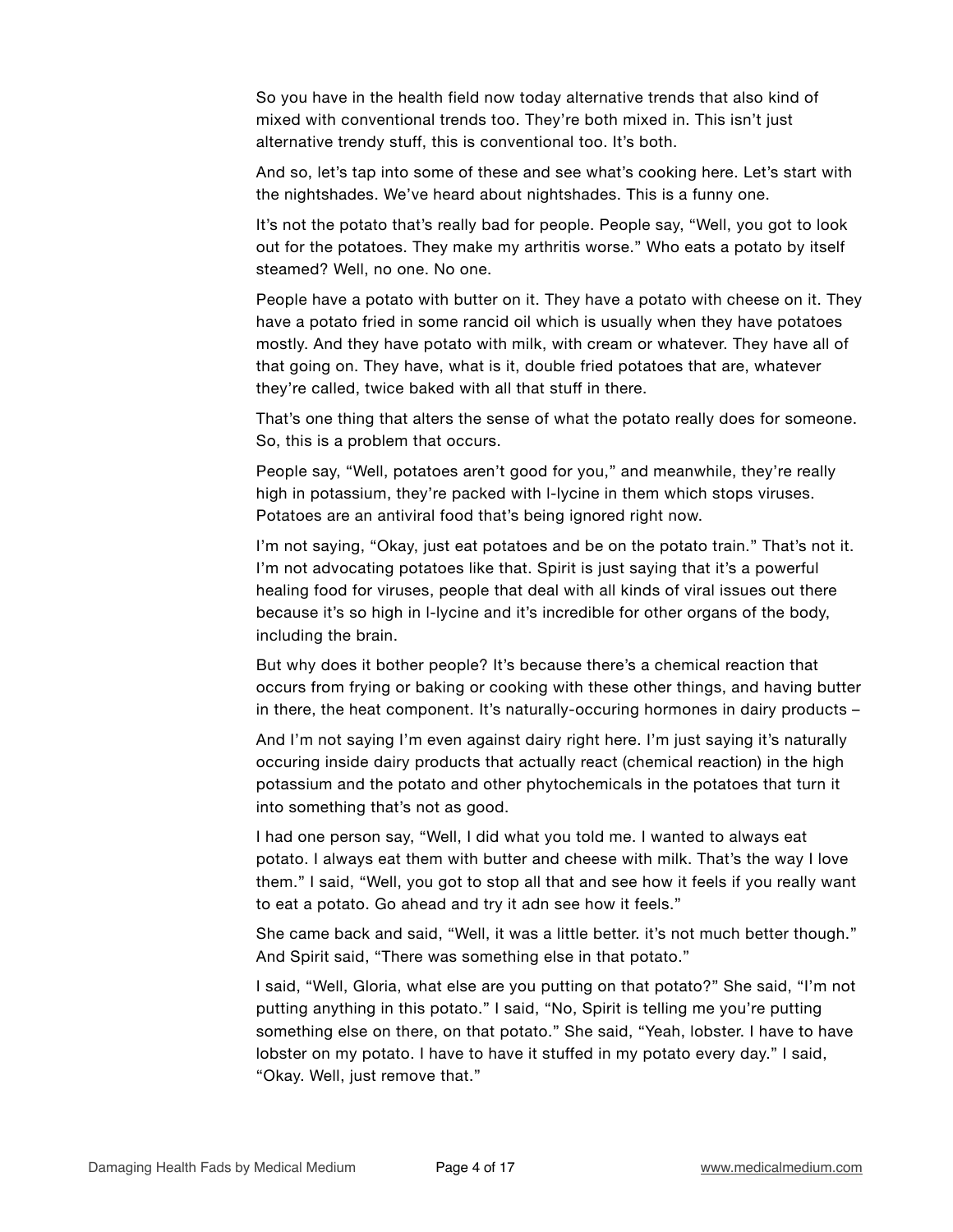We don't want to let go of some of these other ways, but we have to shift our gear if we want to eat something.

But tomato, what about tomato? Nightshade tomato, we want to go on to tomato. Well, tomatoes have had a bad rep for a long time. Back years and years ago, when you would eat a tomato on a pewter plate, it would draw lead out and kill you. So, that pretty much gave tomatos the longest bad rap. You would die eating a tomato.

But that's because tomatoes are really powerful in detoxing metals out of the body. Tomatoes are a heavy metal detox food. How about that? No one talks about that. All we talk about are lycopene or we talk about tomatoes are nightshade and they're bad for you. Tomatoes actually pull more poison out of the body than people even now – especially mercury, lead that's inside people's bodies, aluminum, just like it pulled lead out of a pewter plate.

So, tomatoes are an amazing food to eat.

And just for the understanding of this, the fruit, the ripe tomato itself doesn't become a nightshade anymore once that tomato turns rip and red and juicy. It's the plant that's the nightshade in the end. There's also a disconnect on how that works. So, don't eat the leaves of the tomato plants. That's nightshade. But don't be afraid of that one.

And peppers, you just have to eat them ripe. But you have to eat a lot of things ripe. You just do. That's just the way the world works. You need things to be ripe to eat them anyway.

I don't push people to eat unripe peppers. They are instiative because there are tannins. There are tannins on peppers. So be cautious with that. Make sure they're red. It's really important that they're red peppers. And then if you're someone who likes that kind of thing, it could work. Don't be afraid.

So, that's the nightshade thing. It spooks people when you hear the term nightshade which makes it catchy. It's catchy. It's like, "Ooh, nightshades, spooky!" and then it runs crazy viral out there in the world. Everybody is freaking out. And then, all of a sudden, these things become problematic.

It's not the tomato that bothers people. It's the tomato sauce that's on a wheat pizza with some gnarly wheat (that's probably not even good stuff), rancid oil on the pizza, fake cheese on the pizza (or real cheese). It's that concoction alone, that could maybe make somebody not feel good. If we felt great on pizza, wouldn't we eat every day? I think we probably would eat it every single day if we felt great with it, most of us.

So, you have to learn how – hey, an heirloom tomato, don't be afraid of it. Nice and fresh and ripe on your salad, how cool is that? I mean, come on!

So, let's talk about some other fun ones because this is going to go quick. These are too great.

Goitrogenic foods, what is that? Well, you're hearing about it out there probably. That is food that inhibits the thyroid. Goitrogens that are in foods, these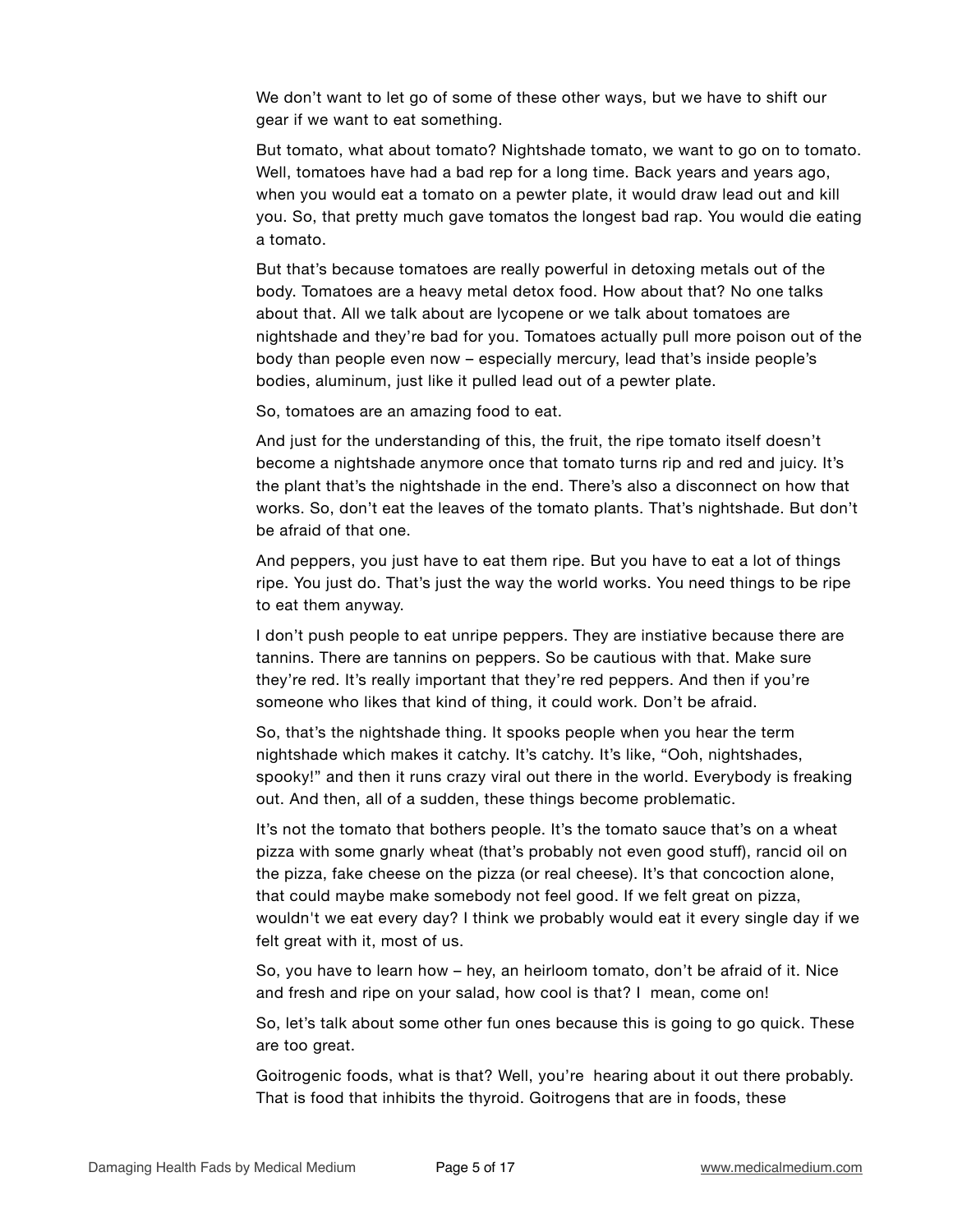compounds, that suppress the thyroid gland, these are kale, broccoli, cauliflower, chard, or actually, collard greens, broccoli rob, cabbage. It's that family there that people are worried about now.

So, the new trend or all the rage is, "Hey, don't eat broccoli. If you've got hypothyroid, don't eat broccoli. If you have Hashimoto's, don't eat kale. You'd better watch out." This is a really terrible mistake actually. It's kale that helps recover a thyroid that's ailing from all kinds of problems.

First of all, people need to know what creates thyroid disease. When they learn that, then they realize, "Okay, wait…" And that information isn't out there. We're going to explore that. We're going to talk about the truth of what creates these thyroid problems in our shows coming up.

But the deal is that kale actually helps your thyroid. There's not enough compounds, goitrogens, in this food to inhibit the thyroid on any level. You would have to eat a barrel of broccoli a day in order to even come close to causing trouble with the thyroid.

So, why did this run rampant? Why is this going out there? I mean, you even see it. You look around and you see other forums and people talking about it as if they're experts on this compound in broccoli that's stopping people's thyroids. It's almost unbelievable. But it's not the truth. That's not correct.

 So, it robs from us. It can steal from you. You don't like anything being stolen from you, do you? I don't. If you left your wallet in the car, you don't want somebody busting into your car and taking your wallet while you're in the grocery store, right?

Well, this is another way that things can be taken from us, opportunities to heal our thyroid. Because kale heals the thyroid, that opportunity can be robbed from us and taken from us by people that are still wonderful people that are in the field that we're in today, trying to help people, but it's a shame the information gets to this degree where it becomes misinformation.

I'm passionate about this area because of a couple of things. We need everything we can get in order to heal. We need *every* single piece of the puzzle. We can't leave pieces of the puzzle out. We need every last one of them. So I get passionate about this because it really does matter. So the goitrogenic food concept has to be put aside.

And look, little old me is not going to be able to change the world on this. These things are already out there. it's running rampant. I could put out ten books about this, it still probably wouldn't tip the tide on the entire thing. But if you're listening and you want to be cautious, you want to heal, and you want to look out, just take this information and tell a friend as well. So, the goitrogenic foods.

Let's talk about another fun one. This one – just hold back here, but just don't get too upset – diatomaceous earth. If you're using diatomaceous earth products, beware. They're really, really, really a problem with the immune system. They're touted as being good for the immune system. They're touted as being good for the intestinal tract. People are consuming this. Uh-uh, not a good idea at all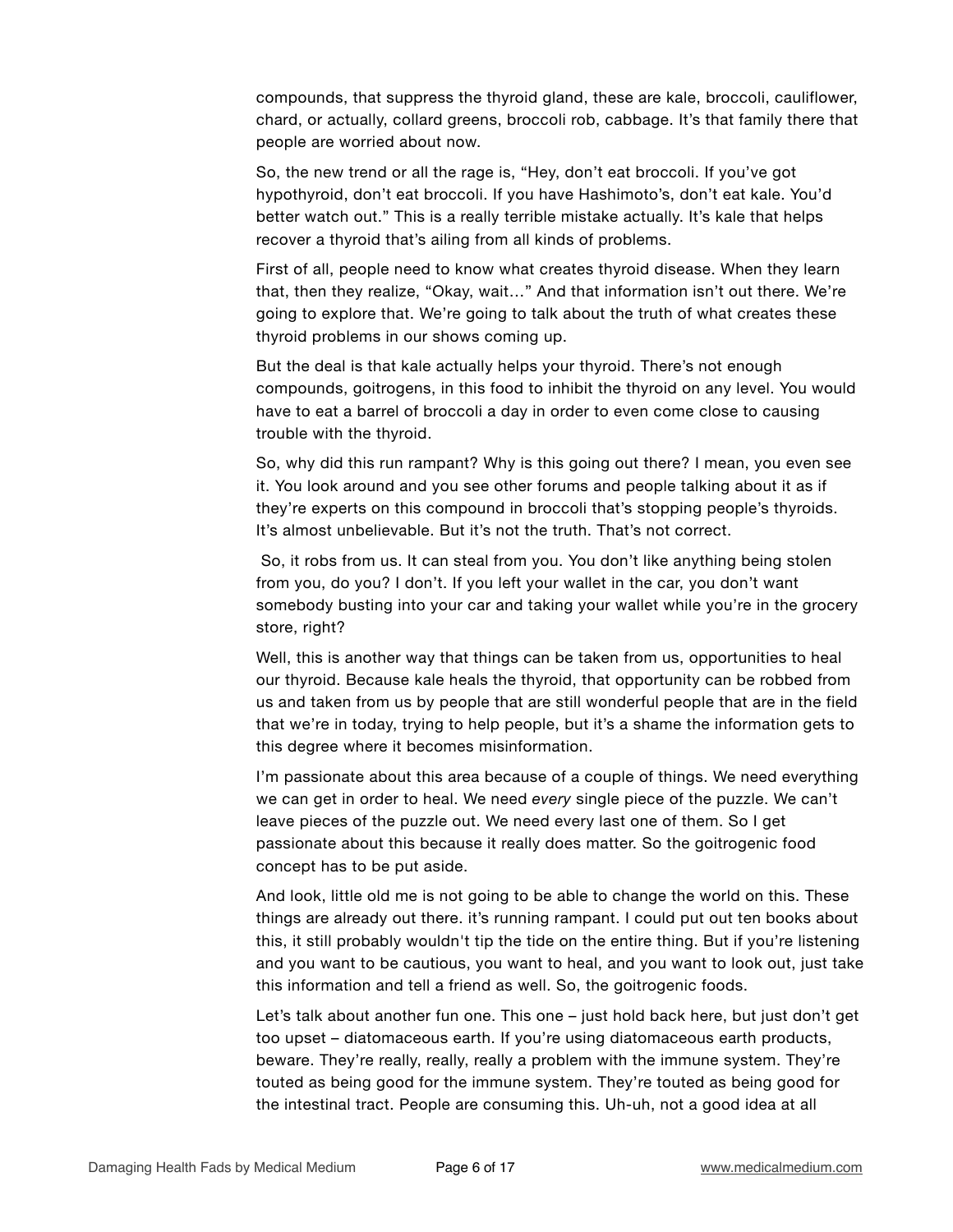whatsoever. I don't care if you haven't felt a negative impact yet, you have to be cautious.

What this does, it's like diatomite. It's a soft rock. It becomes like a white powder. It tenaciously binds to the inside lining of your intestinal tract and it suffocates the intestinal tract. That sounds kind of spooky, right?

What that does is it stop absorption is micronutrient trace minerals. If you continue to use these diatomaceous earth products and you internalize them, you're taking them internally, you will become deficient in so many vitamins and minerals, everything that it says it does and do.

Not to mention, if you're a sensitive person with colitis, Crohn's, IBS, spastic colon, peristaltic action issues, everything, anything in the digestive arena, you don't want to be ingesting diatomaceous earth. I'm just going to say it right here.

Sure, some letters might come in the mail saying that was wrong for me to say. People might be upset. But this is about you getting better. This is about you getting healthy. This is about protecting you.

You know, one thing I always say to anyone who's worked with me, "Look, it's not about what I care about on other parts and facets of my life. This is about me caring about you and your health. This is why I was given this gift. If I don't use it, if I don't work with it this way, then I'm not doing anybody justice." This is so you can heal and move forward. It's not about anything else.

So, let's talk about some others. Let's talk about coffee enemas. That's an interesting one. That's been going on for years, decades actually. This one's kind of tricky because what happens with coffee, in general, is it knocks down our hydrochloric acid. It knocks down our HCl. That's what it does.

We need the HCl to be strong. In this day and age right now, we need our hydrochloric acid levels strong. To survive in the  $21^{st}$  century and to be healthy, you have to have good HCl. And we'll explore this, how to create good HCl, in other shows.

But coffee knocks HCl down. And someone would say, "Well, if you drink coffee, it's going to knock HCl down. But in enema, you're not drinking it." But there are co-HCl. There are co-factors to HCl. There's HCl co-factors. These are deeper into the intestinal tract.

Science hasn't figured this out yet. This is one of my secrets that Spirit has blessed me with. But these co-factors, the HCl, ten years from now, science is going to figure out that hydrochloric acid isn't just one acid and sitting around your stomach. This acid is bonded with other acids, they're working together, and there's a complex acid system in your intestinal tract with co-factors involved.

But coffee enemas destroys all that. it destroys all of that and weakening your digestion in the process.

But what also coffee enemas do that's not good, it wears down your intestinal linings. The intestinal lining of the colon, the small intestinal tract, it wears these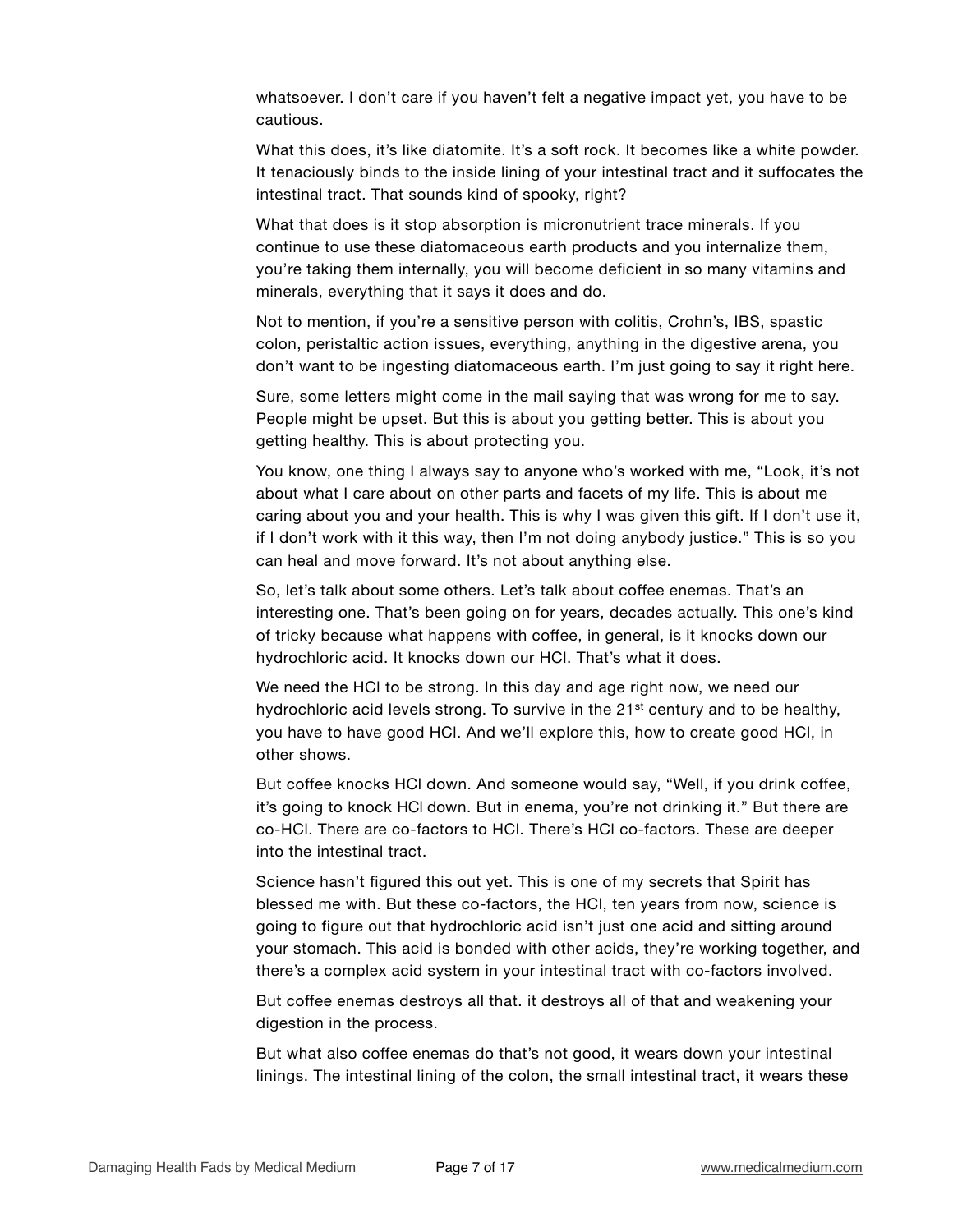linings down. It's abrasive, really astringent. It's not there to detoxify it. It wears it out, so that pathogens can thrive.

People are really worried about the fungus, they're worried about h. pylori or they're worried about c diff. Yeah, worry about that when you're doing these coffee enemas because it wears down the linings.

So, that's the whole coffee enema thing. Be cautious.

And it's not good for the liver to do the coffee enema either. It's like punching the liver. It's like somebody, "Hey, would you like someone to come up to you and punch you right in the gut, right into the liver." That's what happens when coffee hits the liver.

You want to cleanse your liver, you drink lemon water. You drink lemon water first thing in the water, or lime and lemon water first thing in the morning on an empty stomach. Twenty-four ounces of lemon water, you drink first hour in the morning, and you'll cleanse your liver. You'll have a better opportunity doing that and you'll be gently to your liver, gentle to it, and it's not going to be like getting punched in the gut.

There are so many of these. There are so many of these. I'll try to get through what I can.

Gallbladder flush, there are books on gallbladder flushes, everything is on the Internet about gallbladder flushes, people do them. But I'm just going to have to tell you about this one.

First of all, what people see in their stools are not stones from the gallbladder flush. If you're mad at me, I'm sorry. I apologize. I really do. I would've thought it was, but Spirit knows it's not. I would've thought for sure that this is what it's got to be, but it's not.

I'll give you a couple of things to understand about how it works when you drink oil, whether it's olive oil or anything else. What happens is when it's a little bit more than the body can handle, than the liver can handle or the pancreas can handle, it bypasses everything, and it gels up and turns into little globules of jelly. This is the body's defense mechanism to eliminating the oil without giving you pancreatitis. That's what this is.

So, you'll find in your stool a lot of these little – they seem like stones, different colors from different poisons. They're just naturally in your intestinal tract. You'll see all these so-called stones.

When someone says, "Well, I've been getting rid of my gallstones for the last ten years. Once a month, I do this," and I see hundreds of them once a month, your gallbladder is like a baby bird in your hand, smaller than that. It's like a tiny frog. It's not that big of an organ at all. It's a small organ if it's in the palm of your hand. You can't produce that many gallstones.

You can't have hundreds of gallstones in your gallbladder monthly. You can have sand in your gallbladder. It can be filled with sand. But you can't have that many stones. It's not possible.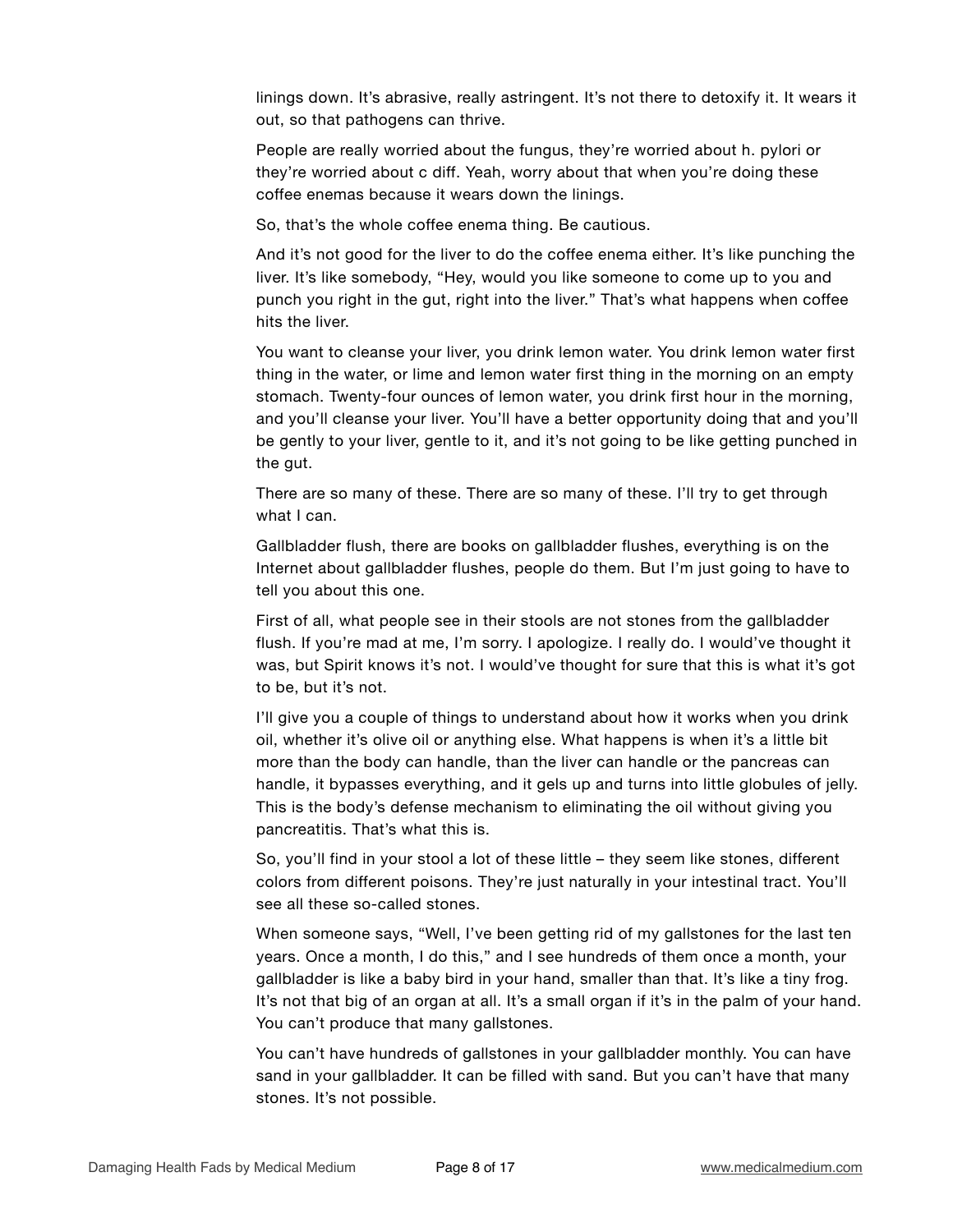So, I'm just saying be careful with this gallbladder flush. This somehow got by us. I'm sure I'm not making a lot of friends saying this, but I'm saying be careful because I've seen people go into pancreatitis from doing this flushes and then getting hospitalized.

I've also seen someone dislodge a real stone out of the gallbladder because of this. The last thing you want is to dislodge a stone in your gallbladder.

Say you have four stones in your gallbladder and you do the flush. It forces it to push up a stone, and it gets caught in a duct. You're heading for surgery now. So now you're getting your gallbladder removed when all you had to do was do other different techniques to dissolve the stones in your gallbladder (which we're going to cover along the way, so its' another fun thing).

So, be careful with the gallbladder flushes. I think that one just went a little too far.

We're going to do another one. This one's interesting, natural flavors. Who knows about natural flavors? Anybody have that taken around in any food they see where you buy packaged food? I'm talking about healthy packaged food.

If you go into the health food store and you buy healthy packaged food, you're going to see somewhere on the bottom there 'natural flavoring'. You might see 'natural flavors', 'natural flavoring', 'vanilla flavor'. Vanilla flavor isn't vanilla extract. That's vanilla flavor. They're two different things. You see a 'flavor' – that's right, you see that word, 'flavors', 'flavoring' or 'flavor', you see that, look out for that.

You want to know what's on your food, don't you? I mean, come on! You must be serious about what you're eating. Even if you eat a box of cookies, you still want to know that that's what you're eating. If you eat a piece of chocolate cake, you still want to know that that's what you're eating. You want to know even if it's butter and sugar and wheat. You still want to know what you're eating. You have that right.

But what if that right is taken away from you? What if it's taken from you?

When you have natural flavors in a product, a health food product, an organic product, and you consume that, you don't even know what you're consuming. So, that right is taken away.

It's different if you look on the packaging, it says, "Oh, there's wheat in here. Bummer! I'm going to eat wheat. There's sugar in here. Oh, there's sugar in here. Okay, it's organic sugar. Okay, it's organic wheat. Okay." Whatever it is that's in there, you know what it is because you know it's wheat, you know it's sugar, you know whatever's in there. But you don't know what natural flavors is.

It's a trend that's really gotten away from us. It's in everything now. And look out because it's MSG. How would I know it's MSG. It will be surfaced just like lots of things Spirit told me and showed me. I documented it years and years ago. And it all comes out later that Spirit knows best. I don't know best, but Spirit does. Yeah, it's MSG.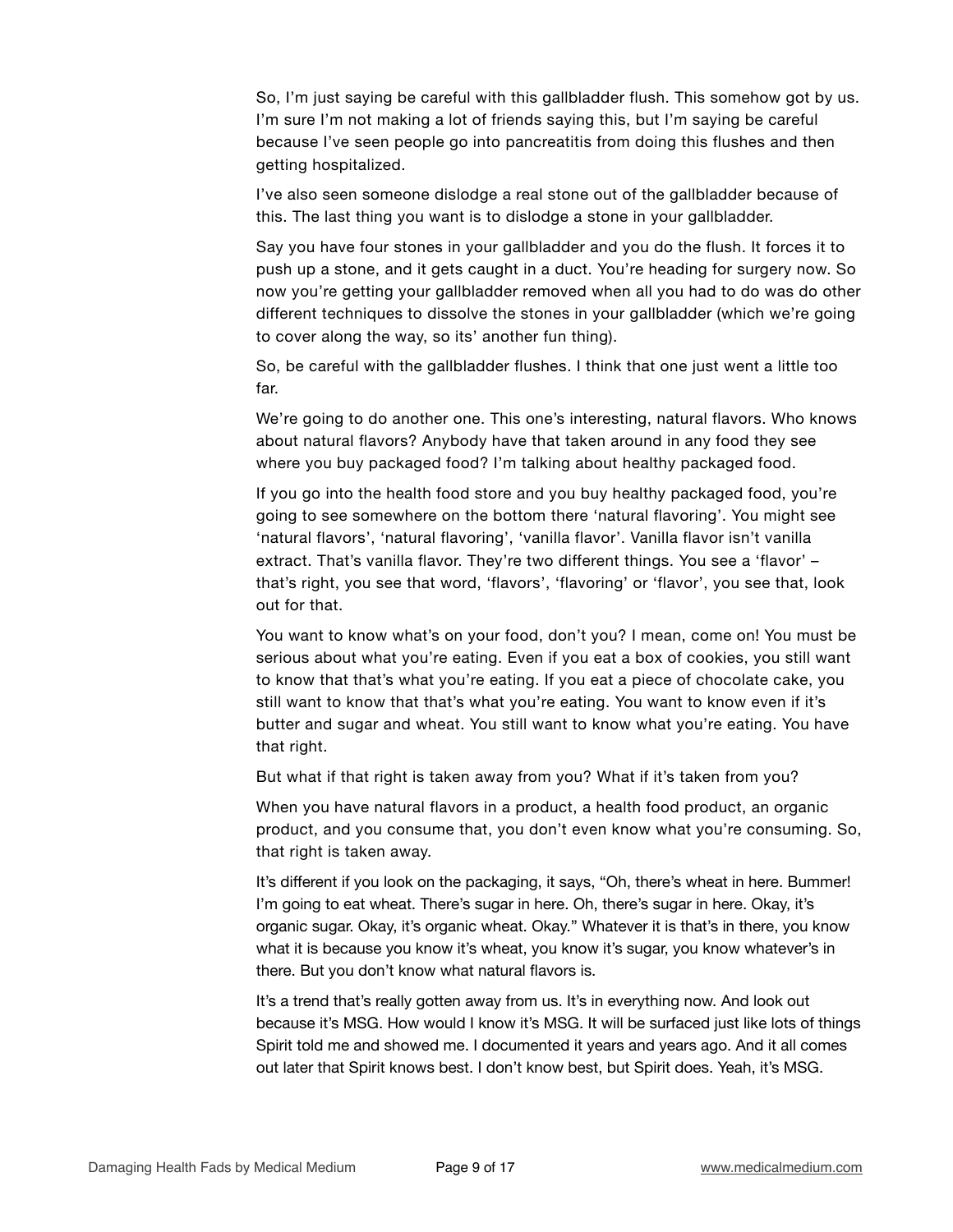Look out because there are all kinds of mysteries in that natural flavoring that's getting into the labs, meaning into food creating right now. You got to look out for that and be cautious. The stuff is rampant. So, that's another big one.

Maybe we'll talk about one more. This one, you just got to hang on to your seat. So hold on to your seat on this one seriously. And don't get upset at me. Blame on Spirit, okay? Don't take it out on me.

Fish oil, the infamous fish oil. It's everywhere. Everybody's offering it under the sun. "You got to be on your fish oil." What? We don't understand. We don't want that. We don't want the fish oil.

We want what's in the fish oil. We want the DHA. We want the EPA which originally came from algae sources and plant sources that the fish originally ate and it climbed up the food chain in the ocean. We want the EPA, we want the DHA. But we don't want that fish oil version. You don't want that.

I'll tell you why. I'm getting excited about this.

Look, you know about mercury, right? We know about mercury. And so does the fish oil companies too. The fish oil companies, they know about mercury too. That's why they say, "Hey, this is clean stuff. This is the stuff that's from the opposite ends of the planet. This is the stuff that's hyper clean. We cleanse it. We pull the metals out. We pull the mercury out. We distill it out." You can't get fooled by that one. It makes it worse.

You guys know about homeopathy, right? Who doesn't know about homeopathy? YOu should look into homeopathy. What it is is when you dilute something, it gets stronger. When you remove something and dilute it and dilute it, it gets stronger and stronger and stronger. You do it 200 times and it's like a powerful influence on what happens on the body. Homeopathy is a powerful influence on what happens to the body.

Even though lots of it is a mystery to so many people, it can influence the body in any way. That's the power of homeopathy, it's interesting.

So what happens is when you remove mercury but that oil is really, really concentrated, and you're removing that, something homeopathic happens. It becomes methyl. Methyl means it's able to methylate. It's able to drive deeper into your system.

It's not like eating a piece of fish, don't get me wrong. You need a piece of fish. That mercury is different. It goes into your intestinal tract. It goes a little bit into the liver. And then, you need to actually do some heavy metal cleansing and remove that if you want.

But this in fish oil travels in the lympathic system instantly. It travels in the bloodstream instantly. It crosses the blood-brain barrier into the brain and sets people up for what we don't want which is Alzheimer's and dementia, the very thing that are claiming that fish oil stops, Alzheimer's and dementia.

Get your EPA and DHA from plant sources, algae sources. You'll find it. Just look out there. You'll find the best stuff. It's out there. And be cautious on the fish oil front.

Look, it's nobody's fault. It's not any doctor's fault. It's not any practitioner's fault. It's not your fault. It's not. It's just we don't know this stuff. I wouldn't know if it wasn't for Spirit and if it wasn't for me helping people recover all these years and getting them to where they needed to be.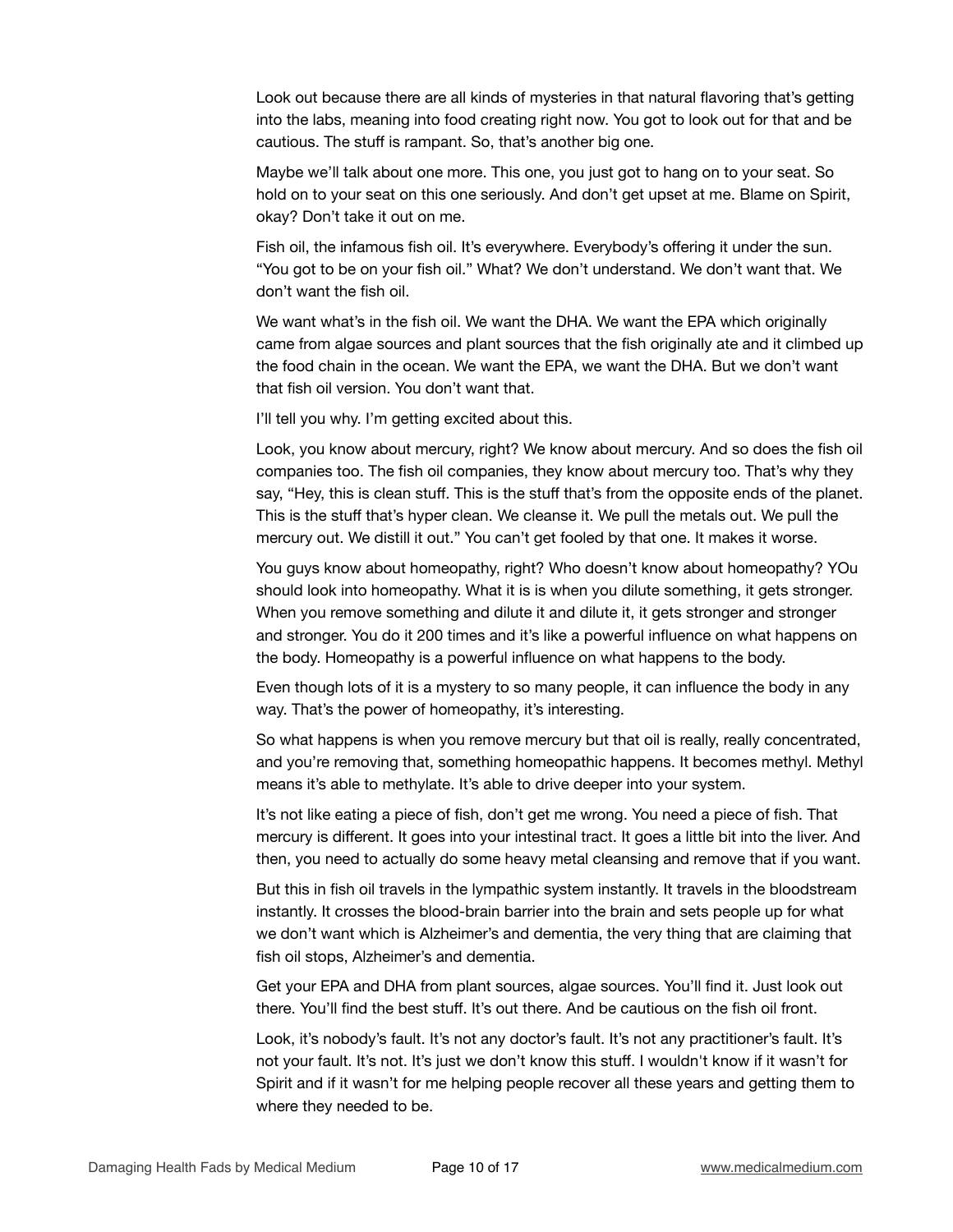So just be cautious on that one. It's hyper-inflammatory, the fish oil products. It's what we call it over here, *hyper-inflammatory*.

So, what is good for us? What are some cool things that are trendy right now?

Cilantro, that's trendy. That's incredible for you, cilantro. So, cilantro does remove heavy metal. It does a great job doing it. Don't stop that. Use that. If you're going to continue to take your fish oil and you're going to say, "Oh, no. That's not… I'm going to take my fish oil because someone says so, and I'm going to take it," well then, take cilantro with it. Try to grab on to that homeopathic methyl mercury that's in there, and pull it out. So that's really awesome.

Wild blueberries, I've been talking about wild blueberries since I was born – well, really, since the age of four when Spirit told me wild blueberries are the most powerful food on the planet. They detoxify poisons and heavy metals and dioxins better than anything on the planet.

They are adaptogenic even though it's not listed as adaptogenic, but it will be. I promise you, it will be. Give it another 10 or 15 years and it will be on the adaptogenic years. Wild blueberries are going to be the big thing coming up. They're going to be the big thing. They're working its way. Incorporate that into your life. It's frozen wild blueberries. It's a really powerful. You get them right in your supermarket. They're easy to get. So, these are some of the great things that we have.

 So, let's take on some calls and see what's going on with everybody. I think this would be really cool.

Line five, let's talk to Cathy. You there, Cathy?

- **Cathy:** Hi! Hi, Anthony. How are you?
- **Anthony:** Hey, good. How are you?
- **Cathy:** Good. Congratulations on the show and the book!
- **Anthony:** Oh, hey, thanks! Your support is well-accepted. Thank you. How are you doing? You've got some neurological stuff cooking?
- **Cathy:** Well, I have Eipstein Barr. The last couple of days (well, actually, longer than days), my body is like going through inside tremors and I'm getting very loud ringing blasting in my ears.

**Anthony:** Well, what happens is Eipstein Barr creates a neurotoxin. That's what it's called it, a *neurotoxin*. It doesn't do it for everyone. There are different varieties of Eipstein Barr, and there's this neurotoxin that occurs. And it's very abrasive to the central nervous system. It causes tremors. It causes ear-ringing. It causes the whole thing, the tinnitus. It can cause dizziness.

> One of the way to kind of stop up some of those neurotoxins is the cilantro thing. Try to bring in more cilantro. Bring that in. Bring in some wild blueberries. Get the frozen wild blueberries. And mix that with some celery juice if you can. Make yourself a little tonic of the cilantro, the wild blueberry and the celery juice. Bring those together. Start stopping up some of that overload from the viral issue. That's byproduct that the virus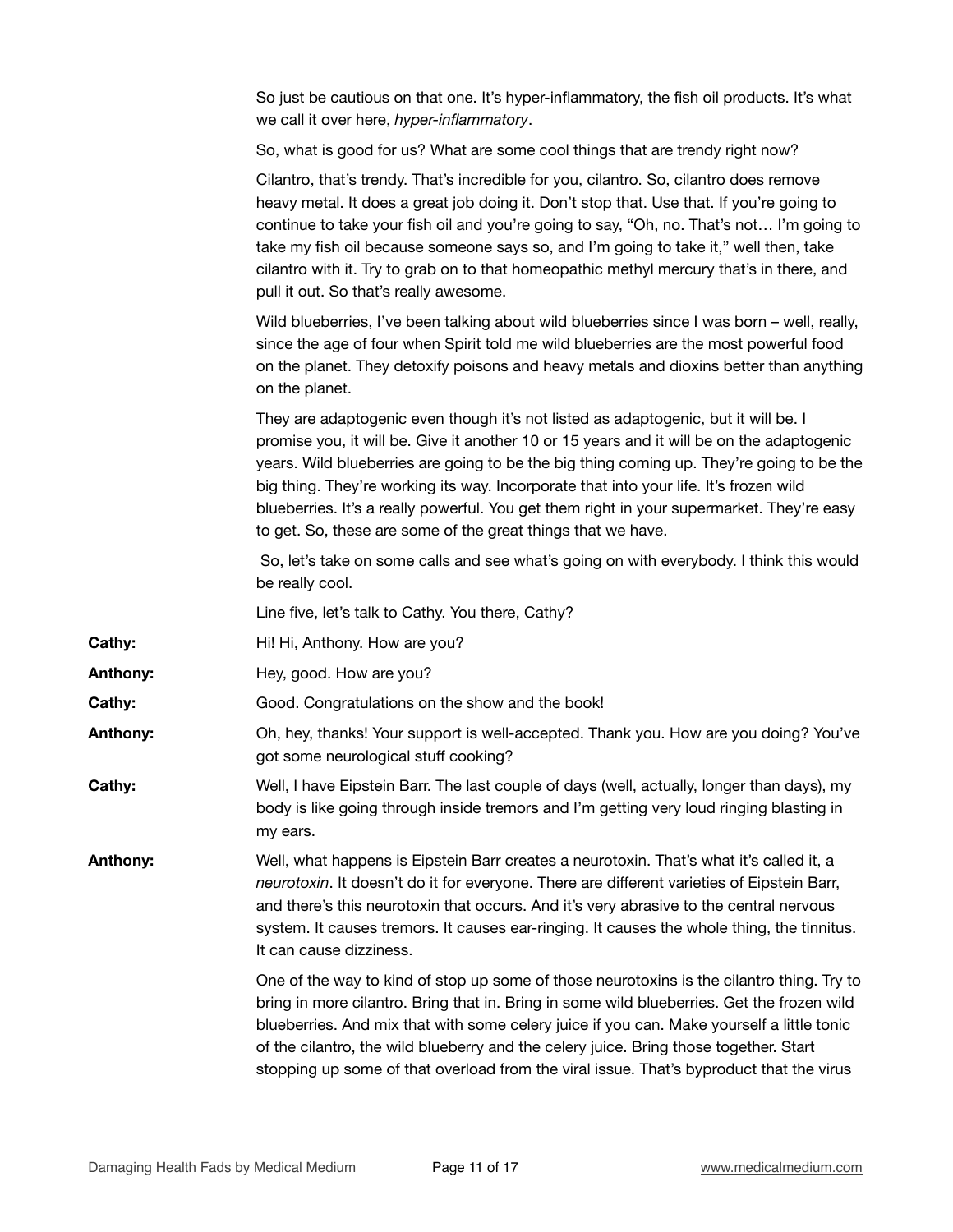|                 | creates and it becomes just hazardous to the body where it makes all these things<br>happen.                                                                                                                                                                                                                                                                                                                                         |
|-----------------|--------------------------------------------------------------------------------------------------------------------------------------------------------------------------------------------------------------------------------------------------------------------------------------------------------------------------------------------------------------------------------------------------------------------------------------|
|                 | Start with that, Cathy. And then, keep on forging ahead. Thank you for calling.                                                                                                                                                                                                                                                                                                                                                      |
| Cathy:          | Thank you.                                                                                                                                                                                                                                                                                                                                                                                                                           |
| Anthony:        | So line three, we have Laurie. So Laurie, are you there?                                                                                                                                                                                                                                                                                                                                                                             |
| Laurie:         | Yes, I'm here. Thank you for taking my call.                                                                                                                                                                                                                                                                                                                                                                                         |
| Anthony:        | There you are!                                                                                                                                                                                                                                                                                                                                                                                                                       |
| Laurie:         | Yes, I am. Can you hear me?                                                                                                                                                                                                                                                                                                                                                                                                          |
| Anthony:        | Yeah, yeah, absolutely. So tell me, what's your question and concern? Are you worried<br>about your hormones and everything?                                                                                                                                                                                                                                                                                                         |
| Laurie:         | Yeah, I've been going to the doctor and they won't run tests. They're saying I'm too<br>young to have these issues. And I've been gaining weight. I have pain. Just something<br>inside me is telling me that, but I can't confirm that.                                                                                                                                                                                             |
| <b>Anthony:</b> | Can I ask you                                                                                                                                                                                                                                                                                                                                                                                                                        |
| Laurie:         | The voice is saying it's hormones.                                                                                                                                                                                                                                                                                                                                                                                                   |
| Anthony:        | Sure, sure. How old are you?                                                                                                                                                                                                                                                                                                                                                                                                         |
| Laurie:         | I'm 44.                                                                                                                                                                                                                                                                                                                                                                                                                              |
| Anthony:        | Sure. And the kind of pains you're feeling, you're feeling aches and pains everywhere<br>or just one area?                                                                                                                                                                                                                                                                                                                           |
| Laurie:         | Just one area, like around the ovaries, that area.                                                                                                                                                                                                                                                                                                                                                                                   |
| Anthony:        | Yeah. Well, Spirit is saying that your colon's inflamed in that area.                                                                                                                                                                                                                                                                                                                                                                |
|                 | So, you have to understand that we think that we have space inside of us when we<br>think about our organs and our glands and everything. We think we have all the space<br>inside of us. But the colon is pressed, jammed tight right up against the reproductive<br>system. In fact, everything is super tight in the body. There's not one inkling of space,<br>and everything is pressed together just like ths perfect package. |
|                 | But from what we're seeing over here on the scan is you've got an inflammation in the<br>intestinal tract in the colon. So, you've got to make sure you're off of wheat. You have<br>to make sure that you're off of dairy products. That's number one. You have to focus on<br>keeping clear from any of that.                                                                                                                      |
|                 | And what I mean "clear from that", I mean you can't let any of that in. You have to give<br>your colon a chance to heal. You're inflamed. And what that does is that's squeezing<br>everything and it's going to be hurting.                                                                                                                                                                                                         |
|                 | So, start with that. And then, forge ahead. See how you feel, and then give us a call<br>back on the show sometime.                                                                                                                                                                                                                                                                                                                  |
| Laurie:         | I will. Thank you very much.                                                                                                                                                                                                                                                                                                                                                                                                         |
| Anthony:        | You're welcome. Bless you!                                                                                                                                                                                                                                                                                                                                                                                                           |
| Laurie:         | Bless you too. Thank you.                                                                                                                                                                                                                                                                                                                                                                                                            |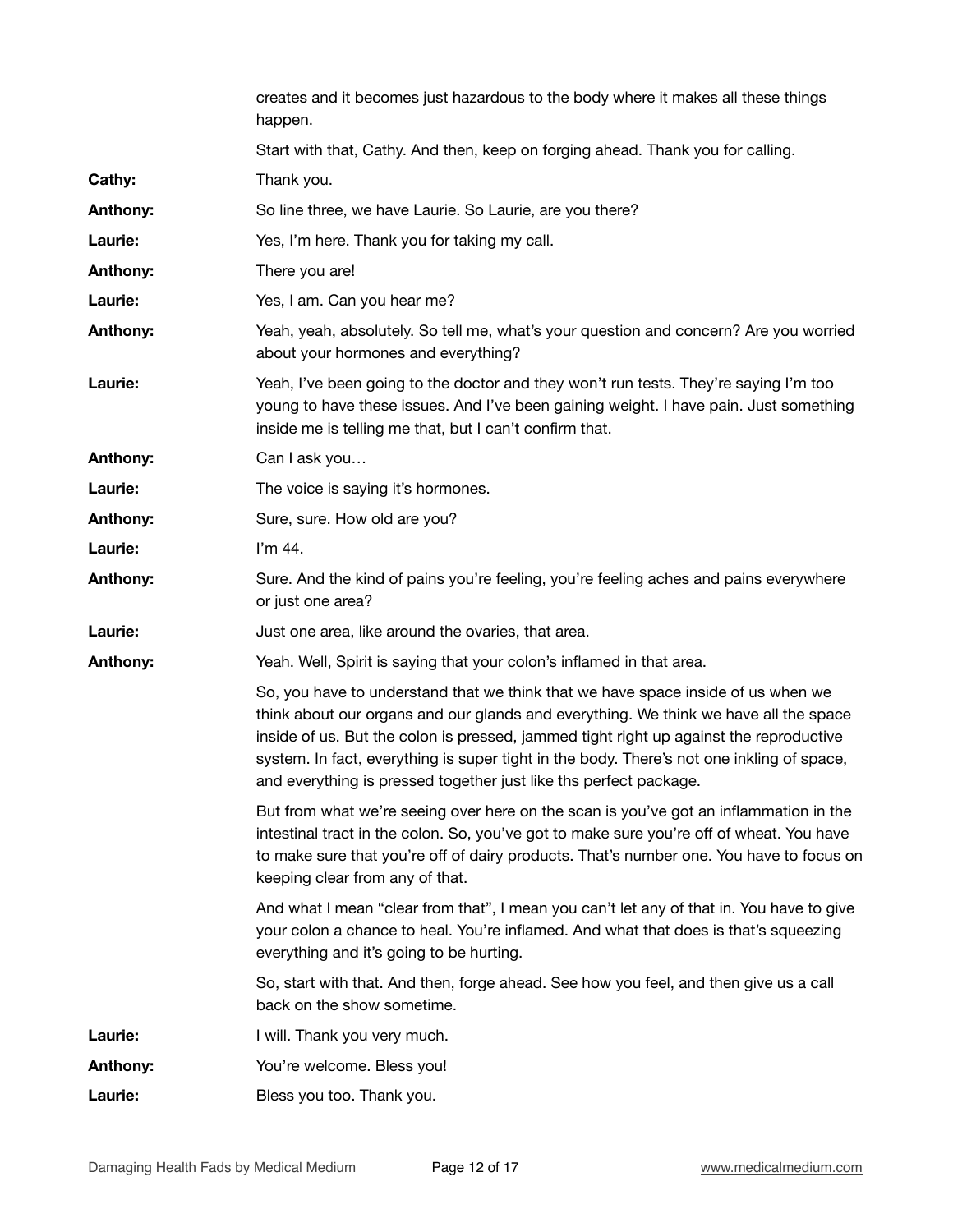| Anthony:        | You're welcome. So line two, Monica.                                                                                                                                                                                                                                                                                                                                                                         |
|-----------------|--------------------------------------------------------------------------------------------------------------------------------------------------------------------------------------------------------------------------------------------------------------------------------------------------------------------------------------------------------------------------------------------------------------|
| <b>Monica:</b>  | Hi, Anthony. Thanks for taking my call. I had the pleasure of talking with you two years<br>ago.                                                                                                                                                                                                                                                                                                             |
| Anthony:        | Ah!                                                                                                                                                                                                                                                                                                                                                                                                          |
| <b>Monica:</b>  | I was diagnosed with fibromyalgia almost 20 years ago and I'm dealing with some<br>autoimmune issues now.                                                                                                                                                                                                                                                                                                    |
| Anthony:        | Fibroymalgia is a mystery illness. It's a tag, but doctors don't know what creates it or<br>how it works, both medical sides, whether it's alternative or conventional.                                                                                                                                                                                                                                      |
|                 | Enough women have had enough of these aches and pains with their nerves that we<br>put a tag on it called fibromyalgia. It was supposed to make us feel better that it had a<br>name for a while. But really, it doesn't help anybody to just - it should be just called a<br>mystery illness until someone decides to put funding to it, until things go in the right<br>direction.                         |
|                 | But actually, that's viral 100%. Fibromyalgia is viral. So, it's a combination of, with you,<br>viral plus a little bit of heavy metal. It's that combination together. You've been having it<br>for 20 years, that's the old mono virus going all the way back. That's what that is that<br>creates that fibro.                                                                                             |
|                 | Make sure you're on your best B12. Make sure you go and you get your best B12<br>product at least to start support the nerves. Find a methylfolate product.                                                                                                                                                                                                                                                  |
|                 | If I'm going too fast, just get the archive of the show so you can listen again.                                                                                                                                                                                                                                                                                                                             |
|                 | 5-MTHF, pick yourself a 5-MTHF to actually help restore nerves. Focus on a little<br>Spirulina, a really high quality Spirulina. Start fortifying those nerves because that's<br>what the fibro is.                                                                                                                                                                                                          |
|                 | And then, stay away from the bad foods. You know which ones those are. Be cautious.<br>Just try not to eat them too often and start to recover.                                                                                                                                                                                                                                                              |
|                 | Are you doing anything for your adrenals because Spirit says you have adrenal fatigue?                                                                                                                                                                                                                                                                                                                       |
| <b>Monica:</b>  | Yeah, I'm feeling that these days. What do you recommend for adrenal fatigue?                                                                                                                                                                                                                                                                                                                                |
| Anthony:        | Well, first of all, you have to eat every couple of hours. You can't go too long without<br>eating or your adrenals are just going to crash. You can't go three hours without eating.<br>You can't go four hours wihtout eating. It's really important that you constantly keep a<br>little fuel going in. That will give them a chance to reboot.                                                           |
| <b>Monica:</b>  | And Anthony, I don't know how to eat anymore. I don't know if I'm getting too much<br>protein or not enough protein, too much grain or I can have a little bit of grain, or too<br>much fruit or, you know?                                                                                                                                                                                                  |
| <b>Anthony:</b> | What you do is you don't dominate and eat too much of one thing. Just because you<br>hear the protein wars out there – and I'm not involved with the protein wars. That's<br>everybody freaking out because they're saying you have to eat protein, but nobody<br>realizing that too much protein does kill your kidneys and liver, but yet no one cares.<br>And then, there's people that are anti-protein. |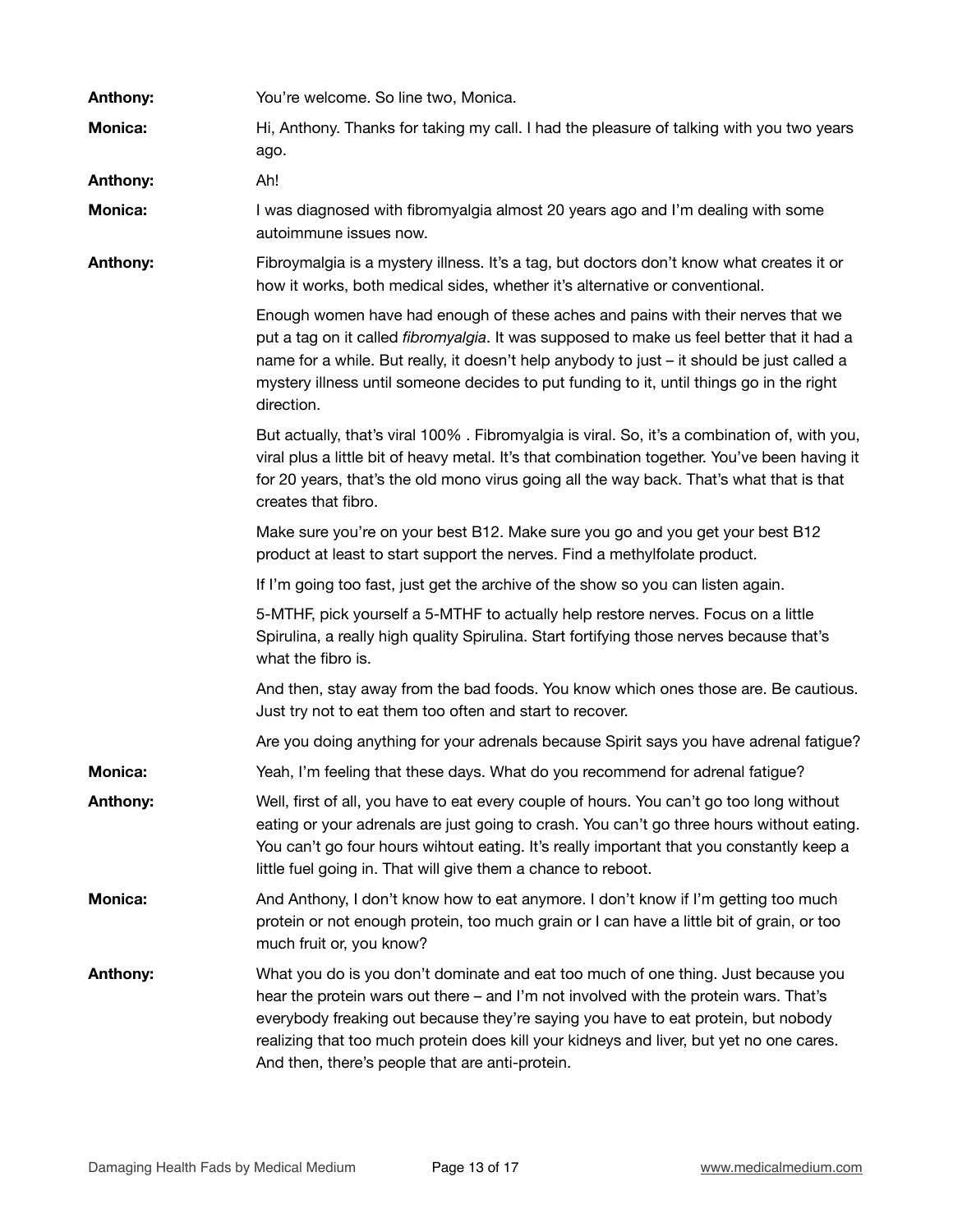|                | What it is is try not to let the noise of the protein war out there that everybody is<br>battling. What you do is you listen to what you feel inside. And I'll give you a little<br>guidance.                                                                                                                                                                              |
|----------------|----------------------------------------------------------------------------------------------------------------------------------------------------------------------------------------------------------------------------------------------------------------------------------------------------------------------------------------------------------------------------|
|                | What you do, you could have protein. Just don't have it dominate the diet. You can<br>have some fruits, but don't let it dominate the diet. Bring in a lot of leafy greens though.<br>That one, you want to dominate. That one should dominate the diet, the leafy greens.<br>Bring that in. That's going to be really helpful to the fibro.                               |
|                | When people say protein, the best protein in the world comes from the leafy greens.<br>And then there are good protein sources, of course, that comes from other places. You<br>get it from wherever. Animal proteins, you get it from nuts and seeds.                                                                                                                     |
|                | But the point is that you want it from your leafy greens for your problem. That's what<br>Spirit is saying. It doesn't matter what I like. I like protein, but Spirit doesn't care what I<br>like. It's about what's good for you. And that means you should keep your proteins<br>somewhat a little bit moderate to kind of mild. And then, get those leafy greens going. |
| <b>Monica:</b> | And what about grain, a little bit of grain, no grain?                                                                                                                                                                                                                                                                                                                     |
| Anthony:       | You're hyper-sensitive to grains altogether, so keep it to quinoa, Spirit says.                                                                                                                                                                                                                                                                                            |
| <b>Monica:</b> | Oh, wow! Good to know.                                                                                                                                                                                                                                                                                                                                                     |
| Anthony:       | And Monica, thanks. I'm so glad you called.                                                                                                                                                                                                                                                                                                                                |
| <b>Monica:</b> | Thanks! It was good talking to you again.                                                                                                                                                                                                                                                                                                                                  |
| Anthony:       | Great, great. It's an honor. Thank you.                                                                                                                                                                                                                                                                                                                                    |
|                | So, we'll go to line six. We have Jamel. Are you there?                                                                                                                                                                                                                                                                                                                    |
| Jamal:         | Oh, hi! Yes, hi.                                                                                                                                                                                                                                                                                                                                                           |
| Anthony:       | Hi!                                                                                                                                                                                                                                                                                                                                                                        |
| Jamal:         | I'm calling from Brooklyn. Thank you. Hi!                                                                                                                                                                                                                                                                                                                                  |
| Anthony:       | Brooklyn is a great place.                                                                                                                                                                                                                                                                                                                                                 |
| Jamal:         | And I [] from the summit. And I have to say that your first show was []. And when<br>you came along, what you do was so simple, it really was a breath of fresh air. It really<br>was.                                                                                                                                                                                     |
| Anthony:       | Oh, fantastic! That warms my heart, seriously. It's affecting your life. It's helping you.<br>And that means everything to me. You're going to get me all welled up here. So yeah,<br>I'm really happy about that.                                                                                                                                                         |
|                | So, tell me, you've got aches and pains and everything? Tell me what's happening<br>there.                                                                                                                                                                                                                                                                                 |
| Jamal:         | I think that – well, I don't want to presume, but what's happening is I'm having a pain in<br>the back of my neck. And [] On a scale of one to ten, it's probably a four or five -<br>thank God! And sometimes, I'm having nausea associated with it and headache. So,<br>I'm planning on going to a doctor to talk about that.                                            |
|                | Early last year, they said I had some lower spine issues which was []                                                                                                                                                                                                                                                                                                      |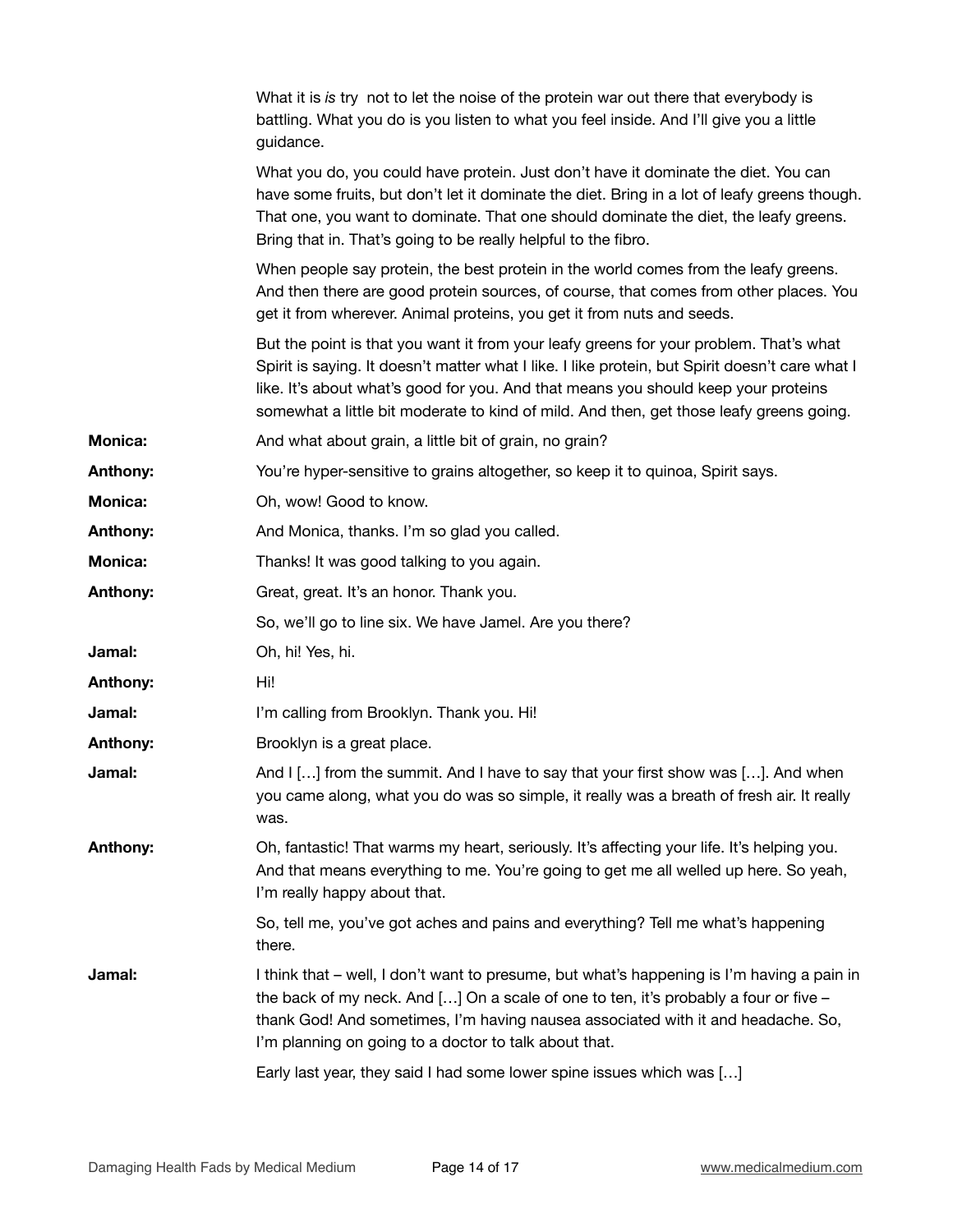| <b>Anthony:</b> | You know, it doesn't look like you have enough wrong with the vertebrae itself. Right<br>now, I'm looking into the vertebrae, I'm looking into the neck. Spirit is talking to me<br>right now. It doesn't look like there's enough wrong with the neck. It doesn't look like<br>there's enough out of place. So, this is a nerve issue. |
|-----------------|-----------------------------------------------------------------------------------------------------------------------------------------------------------------------------------------------------------------------------------------------------------------------------------------------------------------------------------------|
|                 | When I look at the lower spine, it looks like L4 and L5 on the spine on the lower lumbar.<br>Those are problematic, but Spirit is telling me that's not causing the neck issue. So, the<br>L4 and L5 isn't causing that either.                                                                                                         |
|                 | So, this is inflammation. It's never inflammation. That's what this is here. You do<br>infrared sauna at all? Have you done an infrared sauna?                                                                                                                                                                                          |
| Jamal:          | No. I heard of it from years go, but I never really took it on.                                                                                                                                                                                                                                                                         |
| Anthony:        | Yeah, look into that. Look in that area. Brooklyn, there's got to be options to pop into<br>an infrared sauna somewhere. Get in there, start doing it a couple of times a week or<br>whatever you feel you want to do. Talk to somebody about it. Start there, Jamal. And<br>then, thanks for calling. Great talking to you.            |
|                 | And then line eight, we've got Peggy.                                                                                                                                                                                                                                                                                                   |
| Peggy:          | Hi, Anthony.                                                                                                                                                                                                                                                                                                                            |
| Anthony:        | Hi, how are you?                                                                                                                                                                                                                                                                                                                        |
| Peggy:          | I'm great. How are you? It's so nice to speak to you. You've helped my friend, Gail, so<br>much, and her daughter and I'm very excited to talk to you.                                                                                                                                                                                  |
| Anthony:        | Oh, bless you, bless you. It's an honor. Spirit tells me there's a liver stagnation issue<br>with you, so we've got a liver problem.                                                                                                                                                                                                    |
| Peggy:          | I knew it, okay.                                                                                                                                                                                                                                                                                                                        |
| Anthony:        | So, we have to focus on that liver. If we don't, you're just going to constantly get every<br>symptom under the book. You're going to get maybe some nausea, you're going to get<br>some headaches, maybe even sleep issues sometimes, maybe a migraine. So, you<br>have to be really focused on the liver. That's really important.    |
|                 | Go ahead, sorry about that.                                                                                                                                                                                                                                                                                                             |
| Peggy:          | I get migraines every month, sometimes three or four times a month. I've tried<br>everything in the book. So, that's good to know that I can at least concentrate on the<br>liver issues.                                                                                                                                               |
| Anthony:        | Yeah, cleanse the liver in any way you can. Do you juice at all? Do you ever do a juice?                                                                                                                                                                                                                                                |
| Peggy:          | Yes, I do. I tried your celery juice. It was disgusting, but I'm sure it works.                                                                                                                                                                                                                                                         |
| Anthony:        | No, no. You know what? There are two kinds of people in the world. There are people<br>that like Neil Diamond and there are people that don't like Neil Diamond. I like Neil<br>Diamond, but that's just my preference.                                                                                                                 |
|                 | But the point is, yes, that celery juice is going to be tricky and it's going to be difficult.<br>But I'm with you on that.                                                                                                                                                                                                             |
|                 | Try to just do two ounces of it, two to four ounces. Don't feel like you have to go crazy.<br>Get a little bit in at a time.                                                                                                                                                                                                            |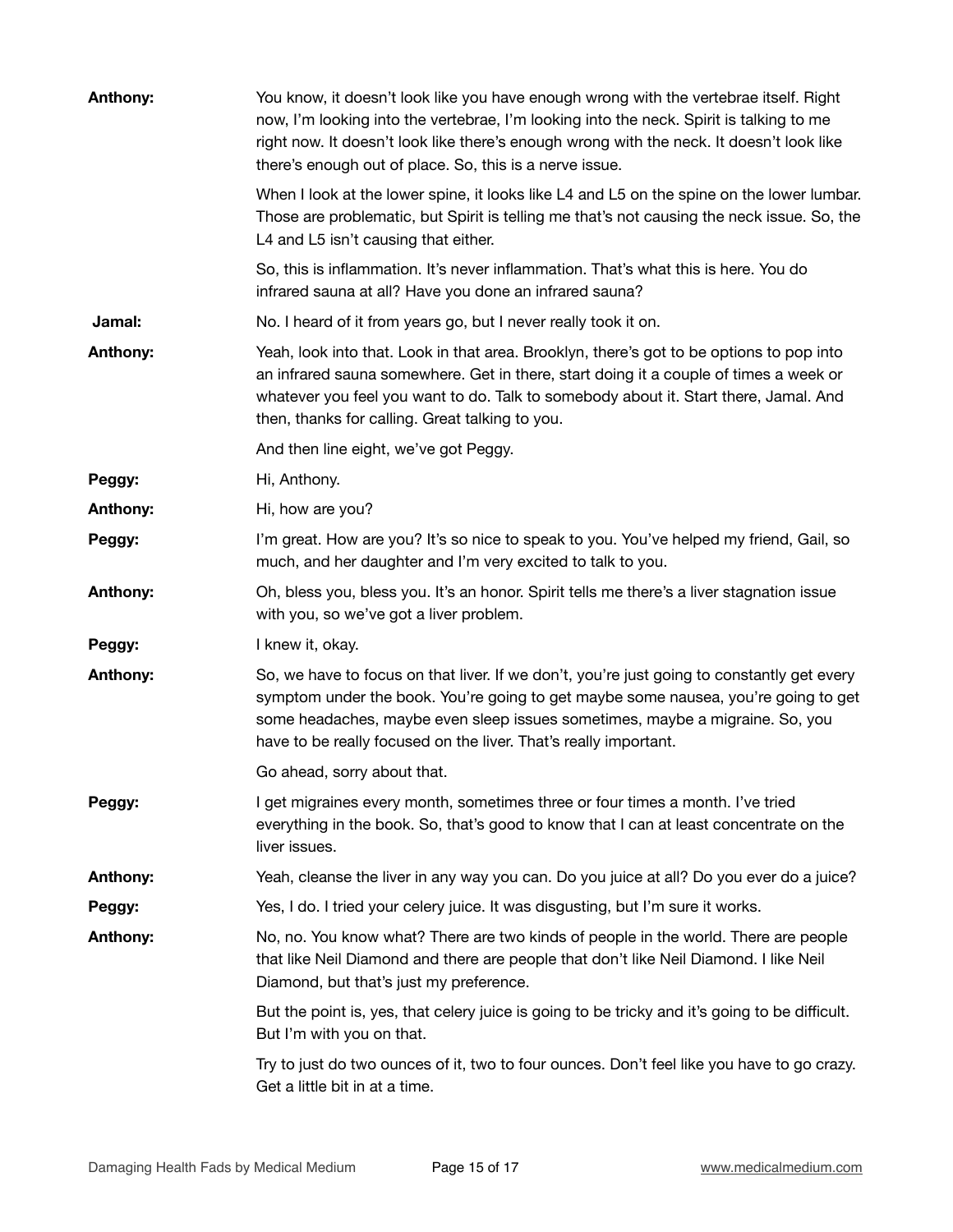|                 | It also tells me that the liver is that toxic because when your liver cleaning is up and it<br>starts to get free, that celery juice doesn't even bother you. That's number one.                                                                                                                                                                                                                                                                                                                                                                                                                                                                                                                                                |
|-----------------|---------------------------------------------------------------------------------------------------------------------------------------------------------------------------------------------------------------------------------------------------------------------------------------------------------------------------------------------------------------------------------------------------------------------------------------------------------------------------------------------------------------------------------------------------------------------------------------------------------------------------------------------------------------------------------------------------------------------------------|
|                 | Stay hydrated when you can. Just because you think you might be hydrating yourself,<br>Spirit tells me you're not. So, you have to be on that. It's like having a newborn baby.<br>That's what it's like, trying to stay hydrated. It's literally like changing diapers. You have<br>to be on the job. You can't be falling asleep on the job when it comes down to being<br>hydrated.                                                                                                                                                                                                                                                                                                                                          |
| Peggy:          | Okay.                                                                                                                                                                                                                                                                                                                                                                                                                                                                                                                                                                                                                                                                                                                           |
| Anthony:        | So yeah, totally, that's the focus. Another thing too, try to get a little bit of a deeper<br>sleep. So, how do you do that? You need like an hour downtime right before bed where<br>you try to do something that's relaxing, but not something so amped up of any kind. Try<br>not to get amped up. Try to give yourself an hour before bed of any kind of gentle<br>meditation possible, whatever that may be. And whether it's just talking to the angels,<br>whether it's just relaxing, maybe reading something that doesn't get you wound up, but<br>just focus on that too, all these little things are going to help with the liver. If the liver<br>gets angry, it gets all mean. So that's what I would do for sure. |
| Peggy:          | Alright! Thank you so much, Anthony.                                                                                                                                                                                                                                                                                                                                                                                                                                                                                                                                                                                                                                                                                            |
| Anthony:        | They you, Peggy. You're awesome. Great, great.                                                                                                                                                                                                                                                                                                                                                                                                                                                                                                                                                                                                                                                                                  |
|                 | So we have line nine. We've got Bonnie on line nine.                                                                                                                                                                                                                                                                                                                                                                                                                                                                                                                                                                                                                                                                            |
| <b>Bonnie:</b>  | Hi, Anthony.                                                                                                                                                                                                                                                                                                                                                                                                                                                                                                                                                                                                                                                                                                                    |
| <b>Anthony:</b> | Hi! How are you?                                                                                                                                                                                                                                                                                                                                                                                                                                                                                                                                                                                                                                                                                                                |
| <b>Bonnie:</b>  | I'm great. I spoke with you last 2011.                                                                                                                                                                                                                                                                                                                                                                                                                                                                                                                                                                                                                                                                                          |
| <b>Anthony:</b> | Wow! Time is flying. That's the funny                                                                                                                                                                                                                                                                                                                                                                                                                                                                                                                                                                                                                                                                                           |
| <b>Bonnie:</b>  | It is!                                                                                                                                                                                                                                                                                                                                                                                                                                                                                                                                                                                                                                                                                                                          |
| Anthony:        | That's four years ago. That's amazing!                                                                                                                                                                                                                                                                                                                                                                                                                                                                                                                                                                                                                                                                                          |
|                 | Bonnie, Spirit tells me that you've got a couple of different toxins floating around in the<br>body that you picked up somewhere in some kind of food. So, some kinds of foods<br>you ate somewhere (a restaurant or something) had toxins in it, meaning a type of - not<br>neurotoxin, but Spirit is saying more or less a bacterial toxin.                                                                                                                                                                                                                                                                                                                                                                                   |
|                 | So, what you have to do is work on flushing toxins. Work on doing that. If you have a<br>practitioner, go to your practitioner, say, "Look, I want to flush out toxins."                                                                                                                                                                                                                                                                                                                                                                                                                                                                                                                                                        |
|                 | Lemon water every morning, I talked about. That's one thing people can do. It's easy to<br>flush out toxins. Cucumber juice, that's what you need to do.                                                                                                                                                                                                                                                                                                                                                                                                                                                                                                                                                                        |
|                 | What's going on? What kind of problem you've got cooking?                                                                                                                                                                                                                                                                                                                                                                                                                                                                                                                                                                                                                                                                       |
| <b>Bonnie:</b>  | When I spoke with you in 2011, you said I had the Eipstein Barr virus. I don't know if it's<br>still present.                                                                                                                                                                                                                                                                                                                                                                                                                                                                                                                                                                                                                   |
| <b>Anthony:</b> | It's not present now at all.                                                                                                                                                                                                                                                                                                                                                                                                                                                                                                                                                                                                                                                                                                    |
| <b>Bonnie:</b>  | Oh, wonderful, wonderful!                                                                                                                                                                                                                                                                                                                                                                                                                                                                                                                                                                                                                                                                                                       |
| Anthony:        | But are you getting any rashes?                                                                                                                                                                                                                                                                                                                                                                                                                                                                                                                                                                                                                                                                                                 |